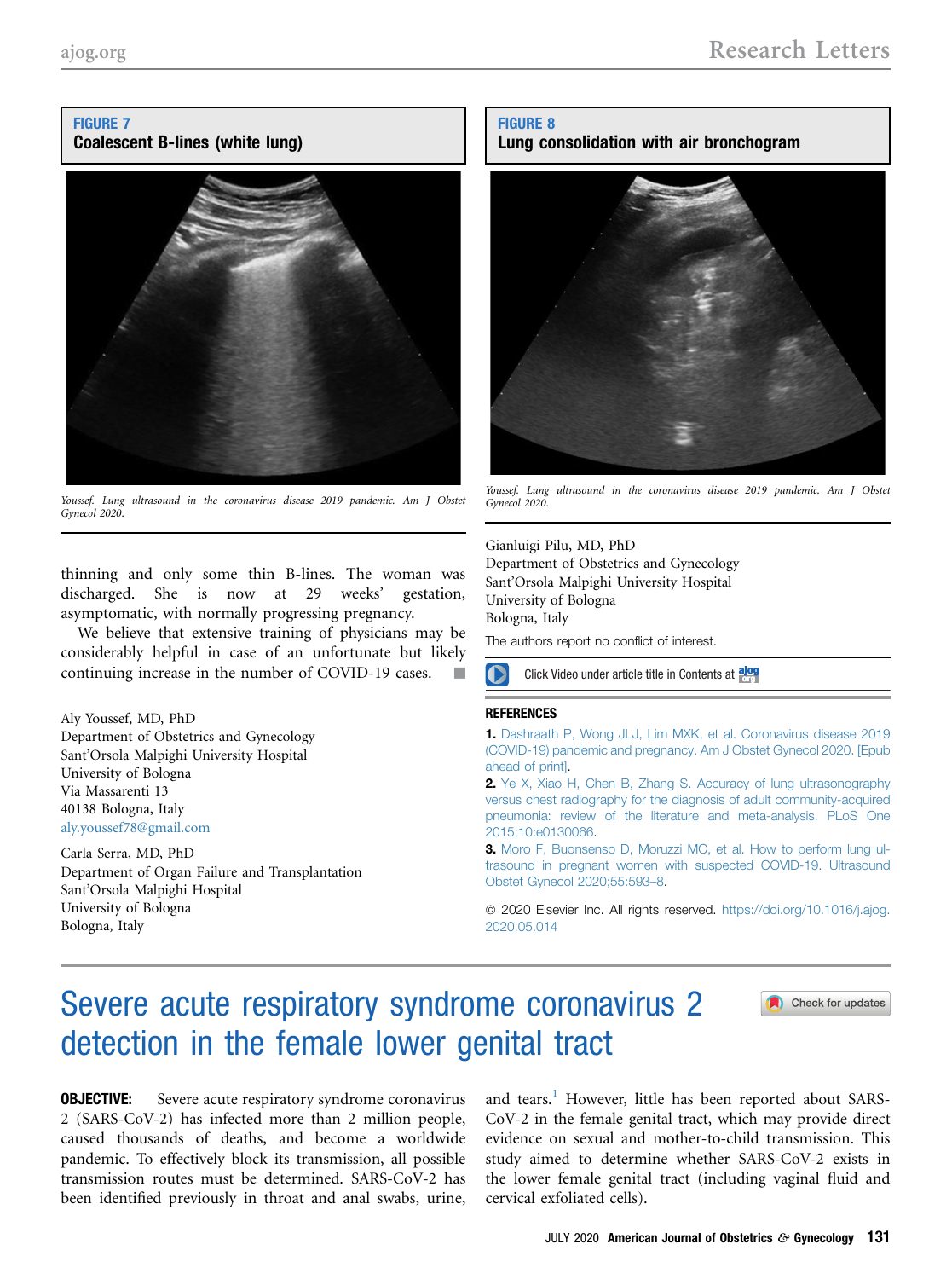<span id="page-1-0"></span>

| Patient no. | Age, y | <b>Menopause</b> | Days from first<br>symptoms to<br>sampling | <b>Throat swab</b>       | <b>Vaginal fluid</b>     | <b>Cervical</b><br>exfoliated cells | Anal swab                |
|-------------|--------|------------------|--------------------------------------------|--------------------------|--------------------------|-------------------------------------|--------------------------|
| 1           | 74     | Yes              | 24                                         |                          | $\qquad \qquad -$        |                                     |                          |
| 2           | 60     | Yes              | 27                                         | $\boldsymbol{+}$         | $\overline{\phantom{0}}$ |                                     |                          |
| 3           | 59     | Yes              | 36                                         |                          | $\overline{\phantom{0}}$ | $\overline{\phantom{0}}$            | -                        |
| 4           | 64     | Yes              | 31                                         |                          |                          |                                     | $\overline{\phantom{0}}$ |
| 5           | 60     | Yes              | 21                                         | -                        | -                        | $\overline{\phantom{0}}$            | $\qquad \qquad$          |
| 6           | 75     | Yes              | 23                                         | $^{+}$                   | —                        |                                     | $\qquad \qquad$          |
| 7           | 88     | Yes              | 26                                         |                          | $\overline{\phantom{0}}$ |                                     |                          |
| 8           | 46     | ${\sf No}$       | 26                                         |                          | $\overline{\phantom{0}}$ | -                                   | $\qquad \qquad$          |
| 9           | 56     | Yes              | 27                                         |                          | -                        | -                                   | $\qquad \qquad -$        |
| 10          | 69     | Yes              | 26                                         |                          | -                        |                                     |                          |
| 11          | 56     | Yes              | 25                                         | $\! + \!$                | -                        |                                     | -                        |
| 12          | 55     | Yes              | 25                                         | $\qquad \qquad -$        | $\qquad \qquad -$        | $\overline{\phantom{0}}$            | $\overline{\phantom{m}}$ |
| 13          | 70     | Yes              | 31                                         |                          | $\overline{\phantom{0}}$ |                                     | $\qquad \qquad -$        |
| 14          | 48     | N <sub>0</sub>   | 28                                         |                          | -                        |                                     | -                        |
| 15          | 37     | Postpartum       | 28                                         | $\qquad \qquad -$        | -                        | $\overline{\phantom{0}}$            | -                        |
| 16          | 71     | Yes              | 31                                         | $^{+}$                   | -                        | $\overline{\phantom{0}}$            | -                        |
| 17          | 71     | Yes              | 41                                         | $\qquad \qquad -$        | -                        |                                     | $\qquad \qquad -$        |
| 18          | 56     | Yes              | $20\,$                                     |                          | $\overline{\phantom{0}}$ | $\overline{\phantom{0}}$            | $\overline{\phantom{0}}$ |
| 19          | 41     | No               | 23                                         |                          | -                        |                                     | -                        |
| 20          | 73     | Yes              | 22                                         | $^{+}$                   | -                        | $\overline{\phantom{0}}$            | $\qquad \qquad -$        |
| 21          | 63     | Yes              | 14                                         | $\qquad \qquad -$        | -                        |                                     | -                        |
| 22          | 67     | Yes              | 21                                         | -                        | -                        |                                     |                          |
| 23          | 51     | No               | 24                                         | -                        | -                        | -                                   | $\overline{\phantom{0}}$ |
| 24          | 44     | ${\sf No}$       | 21                                         | $\overline{\phantom{m}}$ | -                        | $\overline{\phantom{0}}$            | $\overline{\phantom{0}}$ |
| 25          | 76     | Yes              | 22                                         | $^{+}$                   | —                        | $\overline{\phantom{0}}$            | $\qquad \qquad$          |
| 26          | 63     | Yes              | $13\,$                                     | $^+$                     |                          |                                     |                          |
| 27          | 69     | Yes              | 9                                          |                          |                          |                                     |                          |
| 28          | 65     | Yes              | 11                                         | $\boldsymbol{+}$         |                          |                                     |                          |
| 29          | 44     | No               | 14                                         | $^{+}$                   | $\overline{\phantom{0}}$ |                                     |                          |
| $30\,$      | 64     | Yes              | 8                                          | $\boldsymbol{+}$         | $\overline{\phantom{0}}$ |                                     |                          |
| 31          | 53     | Yes              | 15                                         |                          | -                        | -                                   | $\qquad \qquad$          |
| 32          | 66     | Yes              | 26                                         |                          |                          |                                     |                          |
| 33          | 67     | Yes              | 29                                         |                          | $\overline{\phantom{0}}$ |                                     |                          |
| 34          | 67     | Yes              | 26                                         |                          | -                        |                                     |                          |
| 35          | 66     | Yes              | 26                                         | $\boldsymbol{+}$         | $\overline{\phantom{0}}$ | $\overline{\phantom{0}}$            | —                        |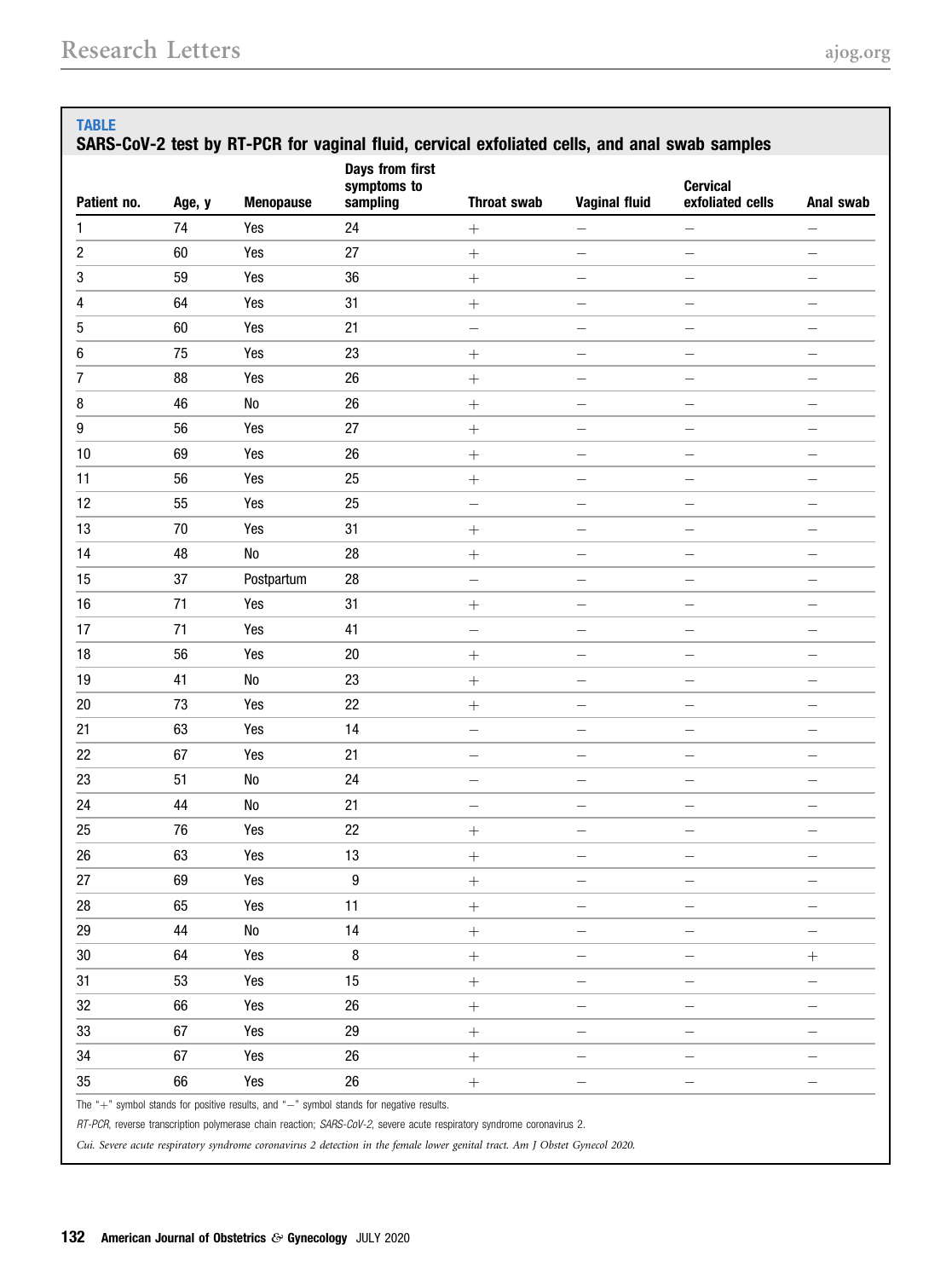**STUDY DESIGN:** In this study, we recruited 35 women with coronavirus disease 2019 (COVID-19) from Jan. 28, 2020, to Feb. 18, 2020, in 3 branches of the Tongji Hospital: Sino-French New City Branch (16 cases), Optical Valley Branch (16 cases), and Hankou Main Campus (3 cases). Patients received a diagnosis of COVID-19 based on the New Coronavirus Pneumonia Prevention and Control Program (5th edition) published by the National Health Commission of China (NHCC). $<sup>2</sup>$  Written informed consent was obtained</sup> from each enrolled patient.

A total of 27 patients had a positive result for SARS-CoV-2 by reverse transcription polymerase chain reaction (RT-PCR) analysis on samples from the respiratory tract, which were consistent with the interim guidelines of the World Health Organization (WHO). $3$  Eight patients received a clinical diagnosis of COVID-19 based on the NHCC guidelines, as mentioned previously.<sup>[2](#page-3-1)</sup> It was a special situation in Wuhan, China, that many patients received a clinical diagnosis of COVID-19 and were admitted to COVID-19-specific hos-pitals based on the NHCC guidelines.<sup>[2](#page-3-1)</sup> Patients had typical epidemiologic histories, symptoms, and computed tomography scans but lacked throat swabs with positive results. These patients were included to investigate if SARS-CoV-2 could be found in the genital tract considering that it was difficult to detect in the upper respiratory tract.

To avoid false-negative results, 3 different types of samples were obtained from each patient, including vaginal fluid, exfoliated cell, and anal swab. Each type of sample was collected twice and tested at 2 separate laboratories. Vaginal fluid samples were obtained from the posterior vagina fornix using a speculum. Swabs were rotated for 5 seconds and extracted while rotating (sampling kit from Yocon, Beijing, China). Exfoliated cell samples were collected from the cervix (or vaginal residue of patients who had undergone hysterectomy) according to the protocol of the ThinPrep cytologic test (Hologic, Marlborough, MA). The anal swab was inserted 3 cm into the anal canal and rotated for 5 seconds (sampling kit from Yocon, Beijing, China). None of the patients were admitted to the intensive care, and none had invasive ventilation; all had the ability to cooperate completely and to assume a lithotomy position, to follow the standard gynecologic examination protocol during sampling. Following the WHO guidelines for real-time RT-PCR, all samples were tested for SARS-CoV-2 using the recommended Chinese Center for Disease Control and Prevention kit (Daan Gene, Guangzhou, China, or BioPerfectus Technologies, Jiangsu, China). All the samples were processed separately and simultaneously at Tongji Hospital, Department of Clinical Laboratory, Wuhan, China, and Wuhan KDWS Biological Technology Co, Ltd, Wuhan, China. Sample collection, processing, and laboratory testing followed WHO guidelines. Positive cases were defined as patients with a positive test result from either laboratory.

**RESULTS:** The age range of the  $35$  patients was  $37-88$ years. Most patients were natives of Wuhan, China. More than 50% of patients had chronic diseases. The interval from the first symptoms of COVID-19 to the time of taking the samples varied between 8 and 41 days. Twenty-eight patients had entered the menopause stage. One patient was postpartum and had just undergone a cesarean delivery. As a consequence, the sampling covered women who were postpartum and postmenopausal and women of reproductive age [\(Table\)](#page-1-0).

Results from all samples of vaginal fluid, cervical exfoliated cells, and anal swab are presented in the [Table.](#page-1-0) One anal swab sample was positive for SARS-CoV-2, which is consistent with previous research, and indicated that the digestive tract was a possible transmission route.<sup>[1](#page-3-0)</sup> All samples from the lower genital tract were negative for SARS-CoV-2. This negative result might be explained by the negative expression of angiotensin-converting enzyme 2, the receptor of SARS-CoV-2, in the vagina and cervix. $4$ 

We obtained breast milk from the 1 postpartum patient on the third day after delivery. A neonatologist helped to obtain neonatal throat swab samples. All the samples were negative for SARS-CoV-2, consistent with a previous study in which no SARS-CoV-2 was found in amniotic fluid, umbilical cord blood, and neonatal throat swabs.<sup>[5](#page-3-4)</sup>

The strengths of our study include that both reproductive-age and postmenopausal women were included, multiple sites of the vagina were sampled, and all samples were double tested. Similar results were reported recently in a smaller study  $(n=10)$  in which no SARS-CoV-2 was detected in vaginal fluid.<sup>6</sup> Our study was limited largely by sample size. Larger studies including many young patients and the mildly or moderately ill are needed to confirm the results. Furthermore, because samples from sex partners of the patients enrolled were missing, including anal swabs, semen, and urethral orifice swabs, we could not study whether sexual activity is a mode for transmission.

CONCLUSION: SARS-CoV-2 was not found in vaginal fluid and cervical exfoliated cells. Our results showed that the lower female genital tract may not be a transmission route for SARS-CoV-2. These results may help in the selection of the method of delivery for pregnant women with SARS-CoV-2 infection.

### ACKNOWLEDGMENTS

The authors thank all patients involved in the study.

Pengfei Cui, MD, PhD<sup>1</sup> Zhe Chen, MD<sup>1</sup> Tian Wang, MD, PhD<sup>1</sup> Jun Dai, MD, PhD<sup>1</sup> Jinjin Zhang, MD, PhD Ting Ding, MD, PhD Jingjing Jiang, MS Jia Liu, MD, PhD Cong Zhang, MD Wanying Shan, MD Sheng Wang, MD, PhD Department of Obstetrics and Gynecology